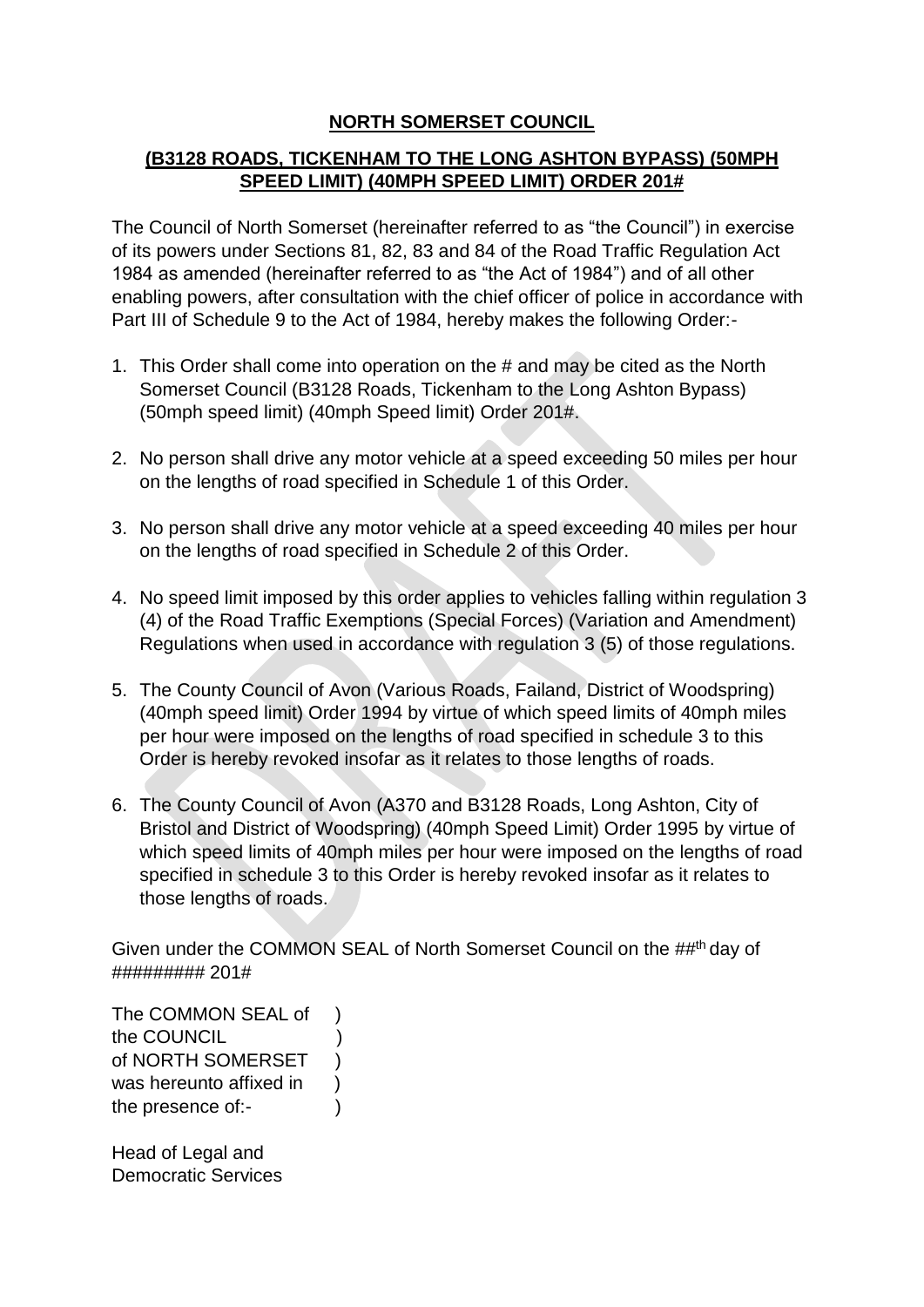#### **SCHEDULE 1** Proposed 50mph Speed Limit

| <b>CLEVEDON ROAD -</b>  | a) From a point 144m south west of its<br>junction with Cuckoo Lane to a point<br>245m north west of its junction with<br><b>Flax Bourton Road and Oxhouse</b><br>Lane. |
|-------------------------|-------------------------------------------------------------------------------------------------------------------------------------------------------------------------|
|                         | b) From a point 200m south east of its<br>junction with the B3129 Weston<br>Road to its junction with Clarken<br>Coombe, Providence Lane and<br>Longwood Lane.          |
| <b>CLARKEN COOMBE -</b> | From its junction with Clevedon Road,<br>Providence Lane and Longwood Lane<br>to a point 58m west of its junction with<br><b>Ashton Road</b>                            |

# **SCHEDULE 2** Proposed 40mph Speed Limit

**TICKENHAM HILL –** Its entire length

**ASHTON ROAD –** Its entire length

**NORTH SLIP ROAD OFF OF A370 -** Its entire length

**SOUTH SLIP ROAD ONTO A370 – Its entire length** 

- **CLEVEDON ROAD –** a) From its junction with Tower House Lane and Tickenham Hill to a point 144m south west of its junction with Cuckoo Lane.
	- b) From a point 245m north west of its junction with Flax Bourton Road and Oxhouse Lane to a point to a point 200m south east of its junction with the B3129 Weston Road.

**CLARKEN COOMBE –** From a point 58m west of its junction with Ashton Road to its junction with Ashton Road.